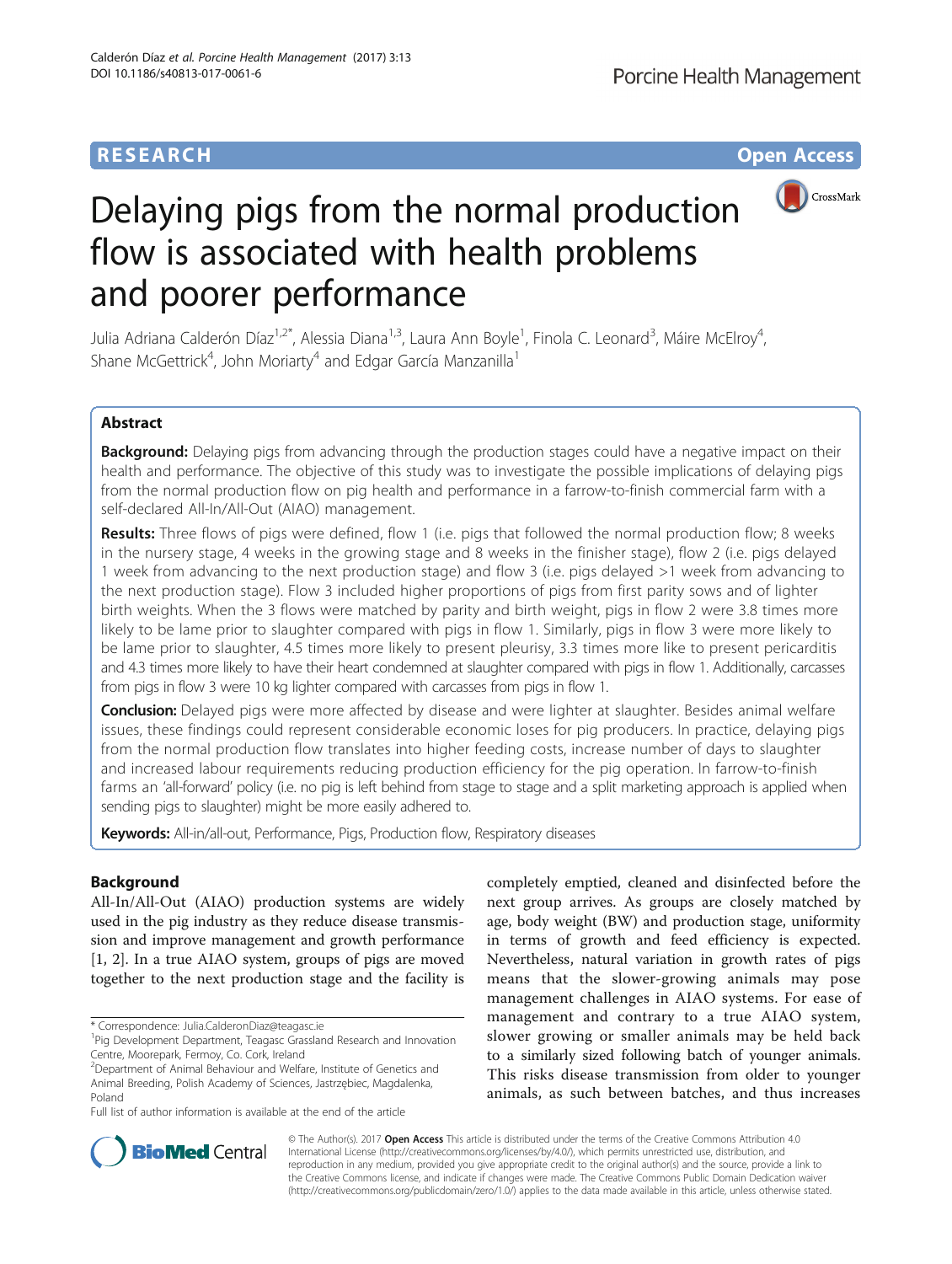likelihood of disease spread and occurrence [\[3](#page-5-0)]. Thus, the objective of this study was to investigate the possible association between delaying pigs from the normal production flow and pig health and performance in a farrow-to-finish pig farm with self-declared AIAO management.

# Methods

The study was conducted on a 1500 sow farrow-to-finish commercial farm in Ireland, positive for enzootic pneumonia and swine influenza and negative for PRRS. Details regarding animal management and measurements recorded are described in Calderón Díaz et al. (submitted). In brief, a total of 1016 pigs born within one week were individually tagged at birth and followed to slaughter. Sex, number of piglets born alive, sow parity, number of times each piglet was cross-fostered and lactation length were recorded. This farm purported that it followed an AIAO policy whereby pigs spend 8 weeks in the nursery stage after weaning, 4 weeks in the growing stage and 8 weeks in the finisher stage. Animals were managed as per usual practice on the farm (for more details please refer to Calderón Díaz et al., submitted) and the weekly movement of animals was tracked. 18.9% of pigs died during the study. One- hundred-and- four pigs died during the lactation period, 24 pigs died during nursery, 3 pigs died during growing and 14 pigs died during the finishing stages. Forty-seven pigs were selected for euthanasia on the basis of showing external lesions and/or pathologies such as hernias, severe tail biting (i.e. complete tail loss), severe lameness, external abscesses, emaciation etc. for a study investigating respiratory pathologies. Details on reasons for euthanasia and results for the study regarding respiratory pathologies will be presented in a separate manuscript.

Eight-hundred-and-twenty-four pigs reached slaughter age. All animals were slaughtered within 1 week, regardless of their body weight, at 24 weeks of age and were retrospectively classified into three production flows according to the time they spent in each production stage [i.e. flow 1 = normal ( $n = 620$  pigs), flow 2 = delayed by 1 week ( $n = 111$  pigs) and flow 3 = delayed by  $>1$  week (*n* = 93)].

Prior to slaughter, pigs were scored for lameness by a single trained observer (AD) on a 3-point scale where  $1 =$  non lame;  $2 =$  mildly lame and  $3 =$  severely lame. At slaughter, tail lesions were scored after scalding and dehairing by one trained observer (as per [[4\]](#page-5-0)). Cold carcass weight, fat thickness and muscle depth were recorded by the slaughterhouse personnel. Percentage of lean meat was calculated according to the formula established by the European Communities Pig Carcass Grading Amendment Regulations [\[5](#page-5-0)].

%lean meat =  $60.30-(0.847 \times \text{fat thickness})$  $+ (0.147 \times \text{muscle})$ 

Pleurisy was scored using the Slaughterhouse Pleurisy Evaluation System (SPES; [\[6](#page-5-0)]) and Enzootic pneumonia (EP) like lesions were scored according to the BPEX Pig Health Scheme [\[7](#page-5-0)] by a trained observer (MME). Additionally, presence or absence of pericarditis and condemnations of the heart and liver were recorded.

# Data management and statistical analysis

Each pig was considered as the experimental unit. As only one pig was scored as severely lame, lameness was re-classified into non-lame and lame. Tail lesions, pleurisy and EP were also re-classified as present or absent. All data were analysed in SAS v9.3 (SAS Inst. Inc., Cary, NC). ANOVA tests for sow parity, birth weight and number of piglets born alive were conducted including data from all animals in the batch that reached slaughter ( $n = 824$  pigs) to confirm that these parameters were not different between flows. Statistical differences were detected for parity and birth weight between flows and therefore, a nested case control design was employed whereby pigs from the three flows were matched by sow parity, birth weight and number of piglets born alive. The final data set included 120 pigs in flow 1, 60 pigs in flow 2 and 60 pigs in flow 3.

Univariable models, with flow as a predictor variable, were used to investigate the relationship between flow and the recorded variables. Alpha level for determination of significance and trends were 0.05 and 0.10, respectively. Lameness, tail lesions, pleurisy, EP, pericarditis and heart and lung condemnations were analysed in PROC GENMOD using binomial logistic regression. Cold carcass weight, muscle and fat content and lean meant percentage were analysed using linear model equations in PROC MIXED.

## Results

For the analysis including all the pigs, mean parity was lower in flow 3 (2.9  $\pm$  1.50) compared with mean parity in flow 1 (3.4  $\pm$  1.43) and flow 2 (3.3  $\pm$  1.49) ( $P < 0.05$ ) with a greater percentage of pigs born from first parity sows in flow 3 (28.6%) than in flow 1 (13.4%) and flow 2 (19.4%; Fig. [1a](#page-2-0)). Similarly, mean BW at birth was lower for pigs in flow 3 (1.19  $\pm$  0.30 kg) than for pigs in flow 1  $(1.44 \pm 0.28 \text{ kg})$  and flow 2  $(1.26 \pm 0.29 \text{ kg})$   $(P = <0.001$ ; Fig. [1b](#page-2-0)) with 5.6% of pigs in flow 1; 14.4% of pigs in flow 2 and 24.7% of pigs in flow 3 having a birth BW of <0.95 kg. In a separate analysis, the latter weight, < 0.95 kg, was identified as the threshold for a higher risk of mortality during the production cycle in this population (see Calderón Díaz et al., submitted). No differences were identified between flows for litter size  $(14.2 \pm 2.9)$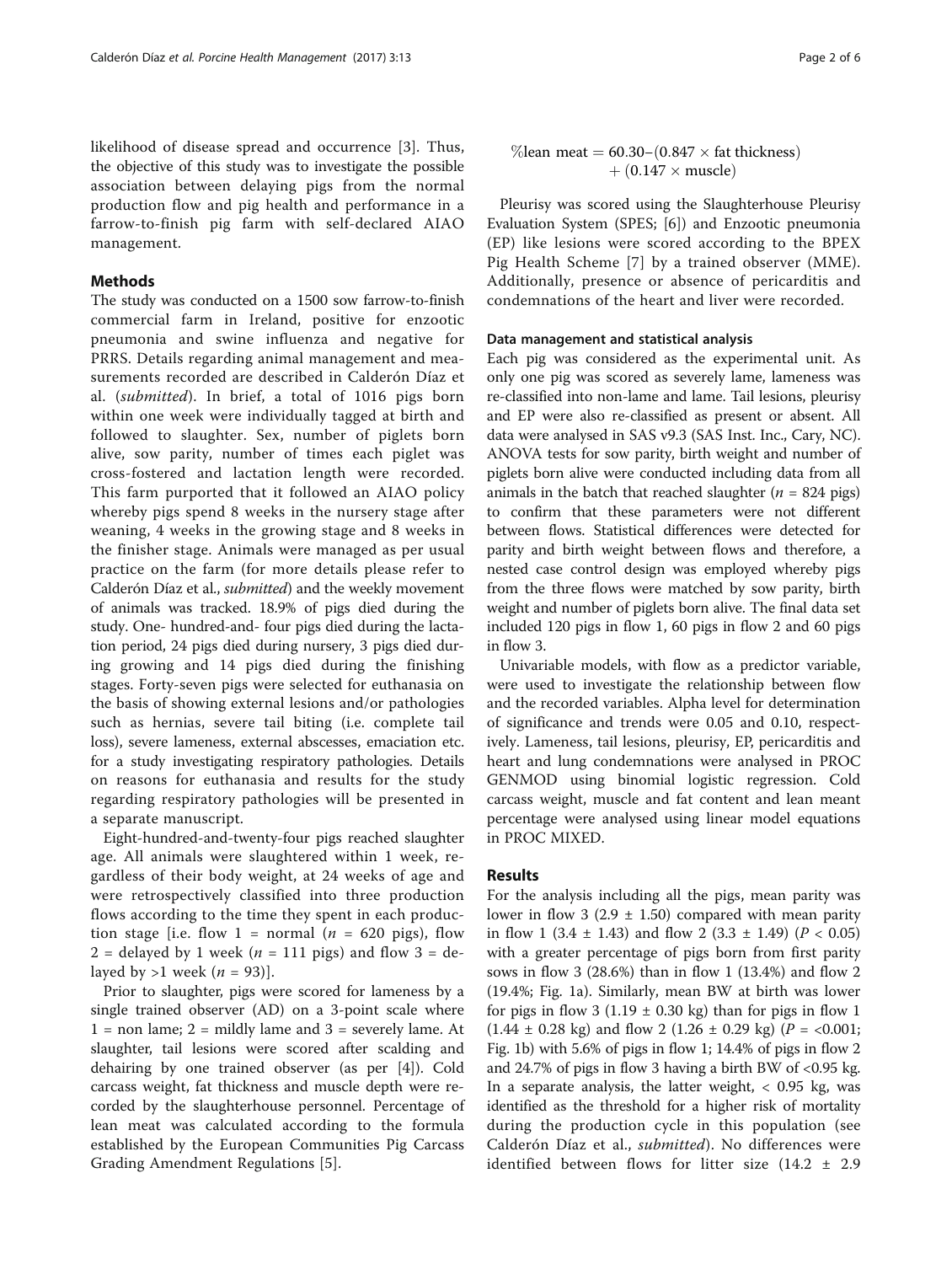<span id="page-2-0"></span>

piglets in flow 1; 14.6  $\pm$  2.5 piglets in flow 2 and  $14.0 \pm 2.5$  in flow 3;  $P > 0.05$ ).

The odds ratios (OR) for the likelihood of lameness, pleurisy, pericarditis and heart condemnations for pigs matched by birth weight and parity in each flow are presented in Fig. [2.](#page-3-0) Pigs in flow 2 had greater odds of lameness and tended to have greater odds of pleurisy compared with pigs in flow 1 ( $P < 0.05$ ). Pigs in flow 3 had greater odds of lameness, pleurisy, pericarditis and heart condemnations compared with pigs in flow 1  $(P < 0.05)$ . Additionally, pigs in flow 3 had greater odds of pleurisy and tended to have greater odds of pericarditis compared with pigs in flow 2 ( $P < 0.05$ ). No differences between flows were found for the percentage of pigs with tail lesions (64.3% in flow 1; 63.9% in flow 2 and 55.4% in flow 3;  $P > 0.05$ ) and EP (43.6% in flow 1; 47.2% in flow 2 and 48.3% in flow 3;  $P > 0.05$ ). However, it is important to note that the majority of the tail lesions were mild.

The least square means for the carcass characteristic traits by flow are presented in Table [1](#page-3-0). Pigs in flow 3 had lighter carcasses, less muscle depth and less fat thickness compared with pigs in flow 1 ( $P < 0.05$ ). There was no difference in muscle depth and fat thickness between pigs in flow 2 and pigs in flow 3 ( $P > 0.05$ ). Additionally, there was no difference in lean meat % between flows  $(P > 0.05)$ .

# Discussion

An AIAO production system improves pig performance and health [[1\]](#page-5-0) but it poses challenges for the management

of slow growing pigs. In fact, a disadvantage of an strict AIAO system is the growth variation which is associated with inefficient pen utilisation [\[8](#page-5-0)] and poor carcass grading [\[9\]](#page-5-0). In this study, 11% of pigs were in flow 3 which is a similar to the percentage of pigs previously reported as slow growing at market age in AIAO systems [\[10](#page-5-0)–[12\]](#page-5-0). In an AIAO system, slow growing pigs should only be delayed from the normal production flow 'off-site' [\[2\]](#page-5-0) but this does not always happen in practice and producers need to find alternative management practices that improve productivity without compromising biosecurity and vice versa. The farm where this study was conducted self-declared as following an AIAO system but in fact there was a continuous flow of animals through the system with smaller pigs being delayed from moving to the next production stage, in some cases, by several weeks. Although this may have been inadvertent (e.g. because the farmer believed that the slow growing pigs were younger pigs), it could also be that slow growing pigs are repeatedly delayed to allow them to catch up and reach adequate slaughter weights. This seems to be a quite common practice in Irish farms and probably in other countries. In fact, we have observed the same practice on a separate study where seven farms are being followed longitudinally, with all the farms delaying pigs from the normal production flow although they declare to follow an AIAO system. Pig producers must adhere to specific BW range specifications at the time of slaughter in order to avoid financial penalties imposed by the abattoir if pigs fall outside the range [[13](#page-5-0)]. It has been reported that price per kg of dead weight can decrease up to 60% if pigs are too light [[14](#page-5-0)]. Thus, by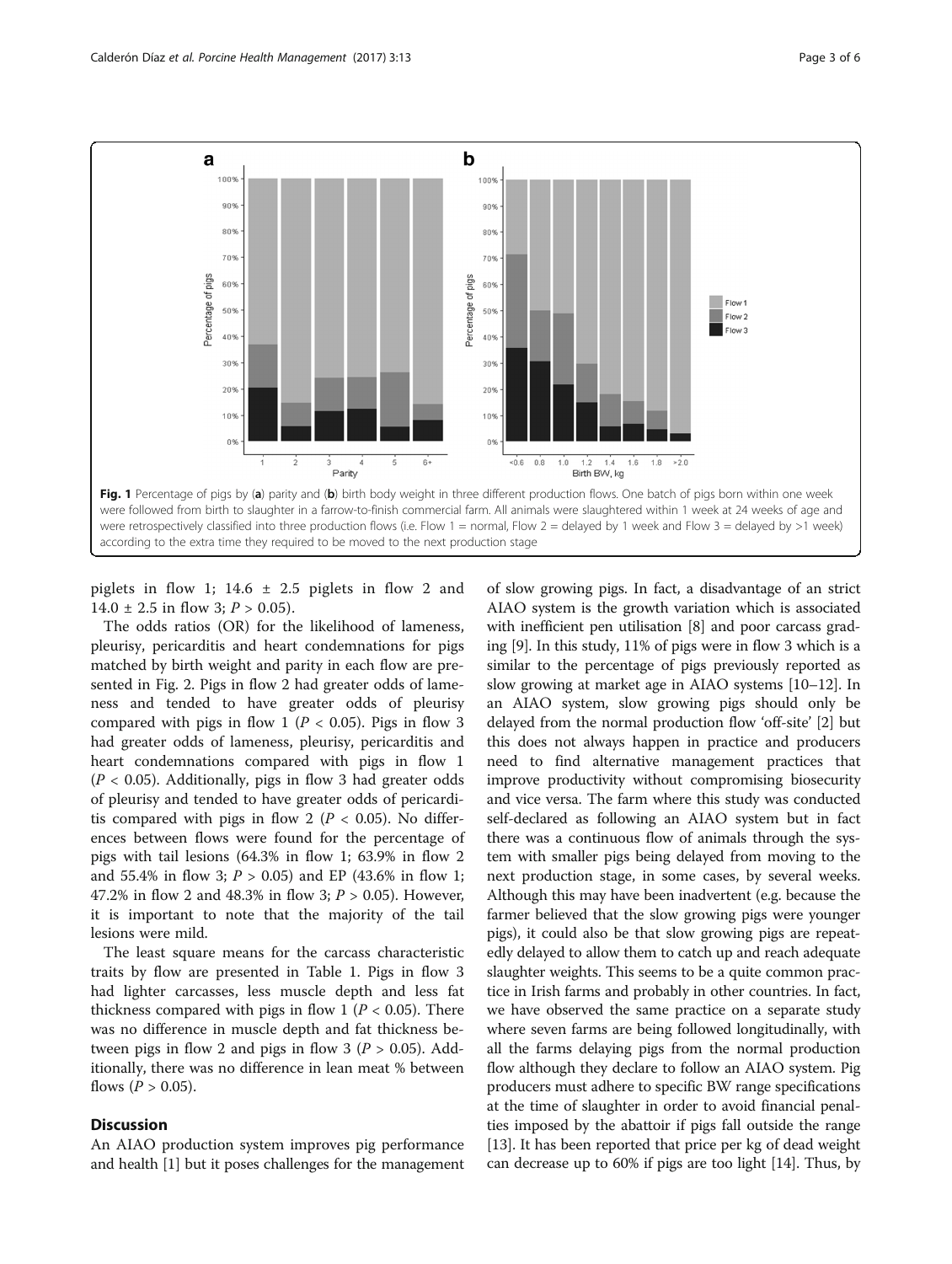<span id="page-3-0"></span>

delaying pigs from the normal production flow and regrouping them based on BW, producers expect to reduce BW variation and economic loses. However, slow growing pigs require 4 to 6 weeks longer to reach adequate slaughter weights [\[8](#page-5-0)] increasing production cost and the possibility of poor carcass grading due to higher fat content [[10](#page-5-0), [15\]](#page-5-0) and studies have shown that re-grouping slow growing pigs does not improve their growth performance [[16](#page-5-0), [17\]](#page-5-0) mainly due to the fact that slow growing pigs

would still receive the same feed and management practices. Nonetheless, segregating slow growing pigs removes competition from heavier pen mates and offers the opportunity to implement management practices such as greater feeder space and specialise diets that could help to improve their growth performance and reduce the extra time needed to reach adequate slaughter weights.

In this study we identified three clear flows of animals, those moved to the next stage as planned (flow 1), those

Table 1 Univariable linear models for the association between three different production flows and cold carcass weight, lean meat %, muscle depth and fat thickness in 240 finisher pigs selected for a nested case control design

| Production flow | Cold carcass weight |      | Lean meat $\%^2$   |      | Muscle content, kg |      | Fat thickness, mm  |      |
|-----------------|---------------------|------|--------------------|------|--------------------|------|--------------------|------|
|                 | LS mean             |      | _S mean            |      | LS mean            |      | LS mean            |      |
|                 | $88.54^{a}$         | 0.90 | $56.65^{\circ}$    | 0.20 | 52.91 <sup>a</sup> | 0.38 | $13.48^{a}$        | 0.23 |
|                 | 86.18 <sup>a</sup>  | 1.27 | 56.56 <sup>a</sup> | 0.28 | $52.26^{a,b}$      | 0.54 | $13.49^{a,b}$      | 0.33 |
|                 | 78.48 <sup>b</sup>  | 1.27 | 57.18 <sup>a</sup> | 0.28 | $49.11^{b}$        | 0.54 | 12.21 <sup>b</sup> | 0.33 |

<sup>1</sup>All animals were slaughtered within 1 week at approximately 20 weeks post-weaning and were retrospectively classified into three production flows according to the extra time they required to be moved to the next production stage (i.e. Flow 1 = normal, Flow 2 = delayed 1 week and Flow 3 = delayed >1 week) 2 Calculated according to the formula established by the European Communities Pig Carcass Grading Amendment Regulations (Department of Agriculture,

Fisheries and Food, 2001) as %lean meat = 60.30 – (0.847  $\times$  fat thickness) + (0.147  $\times$  muscle) a,bWithin columns, significant differences between levels of each predictor variable; P < 0.05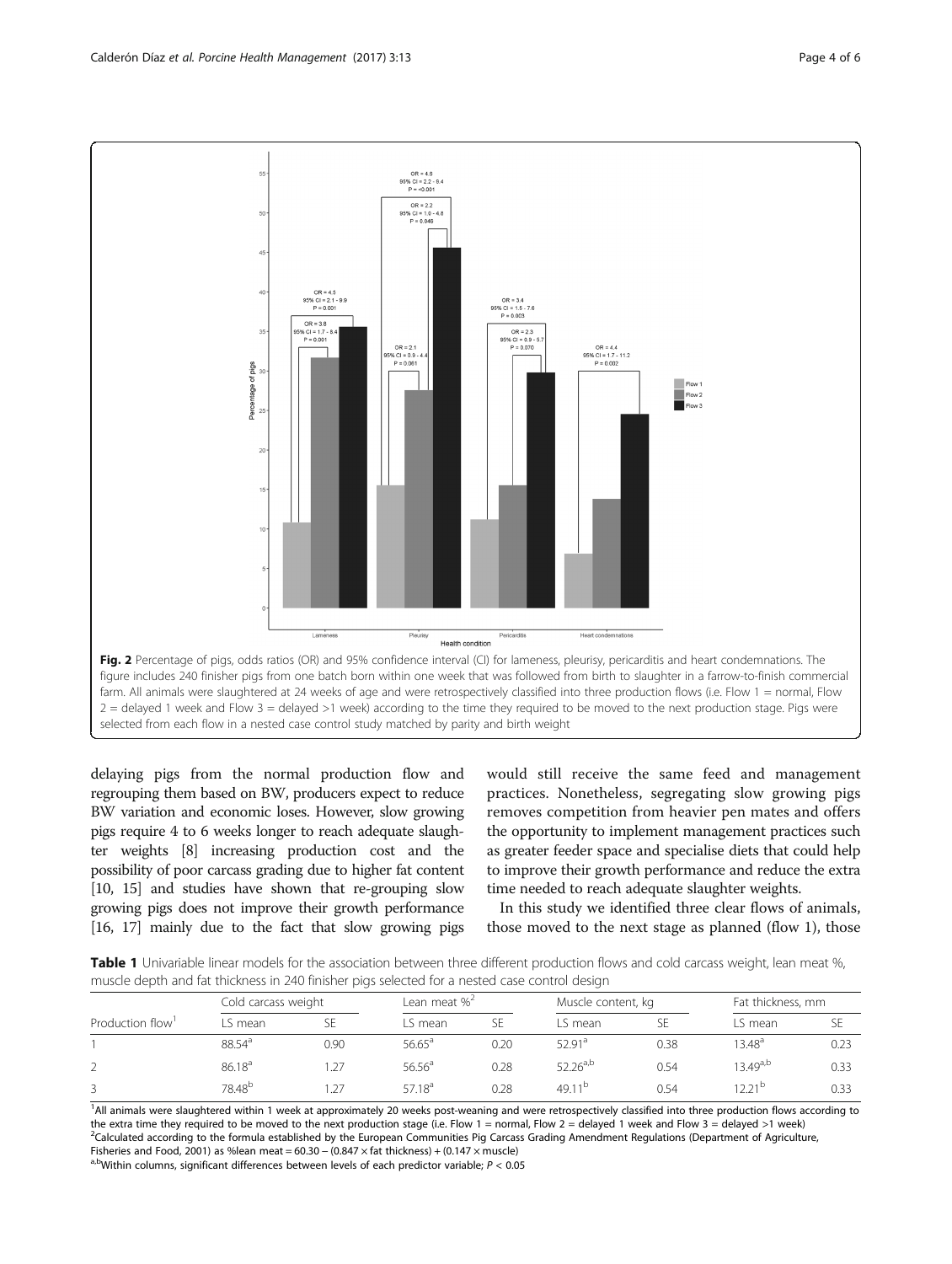delayed one week at some point in the production cycle (flow 2) and those delayed repeatedly (flow 3). Early life indicators (e.g. sow parity and birth BW) differed between these 3 production flows. Pigs in flow 3 were born from lower parity sows and had lower birth weights compared with pigs from flow 1 and flow 2. Such factors were associated with an increased likelihood of poor health and performance (see Calderón Díaz et al., submitted). Pigs born from younger sows are more susceptible to disease (Calderón Díaz et al., submitted) primary due to the lower availability of good quality colostrum and milk [\[12, 18](#page-5-0)] which translates into lower passive immunity [\[19\]](#page-5-0). Similarly, lighter pigs at birth also have poorer immune development [[19](#page-5-0)] making them more prone to die during lactation [[20](#page-5-0)], be more susceptible to infection agents [\[3](#page-5-0)] and more likely to show poorer growth rates [[21](#page-5-0)]. Hence, these differences in early life indicators between pigs in the 3 flows were at least partly responsible for some of the related health issues. However, we were interested in determining whether there was an association between delaying pigs from advancing through the production stages per se and poorer health and performance over the production cycle. The nested case-control design allowed us to match pigs by parity and birth weight to investigate differences in pig health and performance associated with the production flow independently of the other underlying factors.

Our results confirm the association of production flow with the likelihood of disease. Pigs that did not follow the normal production flow had a higher level of disease, supporting the theory that delaying pigs from advancing through the production stages is associated with the recirculation of disease and a higher risk of exposure to pathogens [[22\]](#page-5-0). Pleurisy and pericarditis are some of the main reasons for carcass condemnations related to infection in slow growing pigs [[23\]](#page-5-0). Additionally, delaying animals probably leads to the transmission of pathogens to younger apparently healthy animals in the group that older delayed pigs join [\[3](#page-5-0)]. The difference between the flows in lameness levels could also be related to infectious causes but may also be indicative of other issues like aggression by re-mixing [[24\]](#page-5-0).

Slowly growing pigs affected by disease are also less feed efficient and may never reach the target slaughter weight [\[2\]](#page-5-0). In this study, in spite of the extra time the pigs were allowed before advancing to the next production stage, carcasses from pigs in flow 3 were 10 kg lighter which has serious economic implications for pig producers. Assuming a production cost of  $E1.46$  per kg of meat produced and a price of  $E1.52$  per kg of meat paid by the meat processing plant (values based on Irish averages obtained from the Teagasc eProfit Monitor for 2015), this represents a loss in revenue of  $\epsilon$ 6.7 per pig excluding costs associated with extra labour, medication and feed, and the cost of having a pig space occupied for a longer time by the same animal.

Nonetheless, further research is needed to elucidate whether the greater risk of disease in delayed pigs are causative or explanatory. There are a number of potential scenarios which need to be investigated. For example, pigs are often delayed because they are assumed to be slowgrowing, but they are in fact simply smaller and are even potentially healthy. These may acquire certain diseases/ conditions as a consequence of being held back from the normal production flow (reverse biosecurity). For others; disease as the likely cause of slower growth and delay may be a disease and production risk to the new batch to which they have entered. Conditions such as lameness are likely to be causative and explanatory. Lame animals may be delayed to allow them to recover but it is also likely that animals delayed for other reasons are remixed several times increasing their likelihood of becoming lame [[24](#page-5-0)]. Therefore, controlled studies should be carried out where seemingly healthy animals are delayed to try to explain this complex relationship. If studies are to be conducted in commercial farms, the original reasons for delaying pigs should be recorded.

## Conclusion

Delaying pigs from the normal production flow was associated with negative consequences for pig health and performance and could represent considerable disease risk and production loss for pig producers, if it is a common practice on the farm. Implementing a strict AIAO policy in a farrow-to-finish unit is difficult due to the variable number of weaners produced every week, the management of pig spaces available to maximise production and the financial penalties impose by abattoirs for sending light weight pigs to slaughter. Thus, it is possible that in a farrow-to-finish farm an 'all-forward' policy might be more easily adhered to whereby no pig is left behind from stage to stage but rather they are split marketed at the point of slaughter and slow growing pigs are allow to remain the extra time required to reach adequate slaughter weight only during the finishing stage.

#### Acknowledgements

The authors would like to thank Nienke van Staaveren, Maria Rodrigues da Costa, Paul Couzinet, Elise Fanane and Pilar Guzmán for their help with data collection. We would also like to thank Denis Kelliher for facilitating the study and to Mr. John Hanrahan and to the abattoir manager and personnel for allowing us to collect data at their facilities.

#### Funding

This project was supported by the Irish Department of Agriculture, Food and the Marine (DAFM) grant 14/S/832. Alessia Diana was supported by the Teagasc Walsh Fellowship Fund.

#### Availability of data and materials

The datasets used for the results presented in this study are available from the corresponding author upon reasonable request.